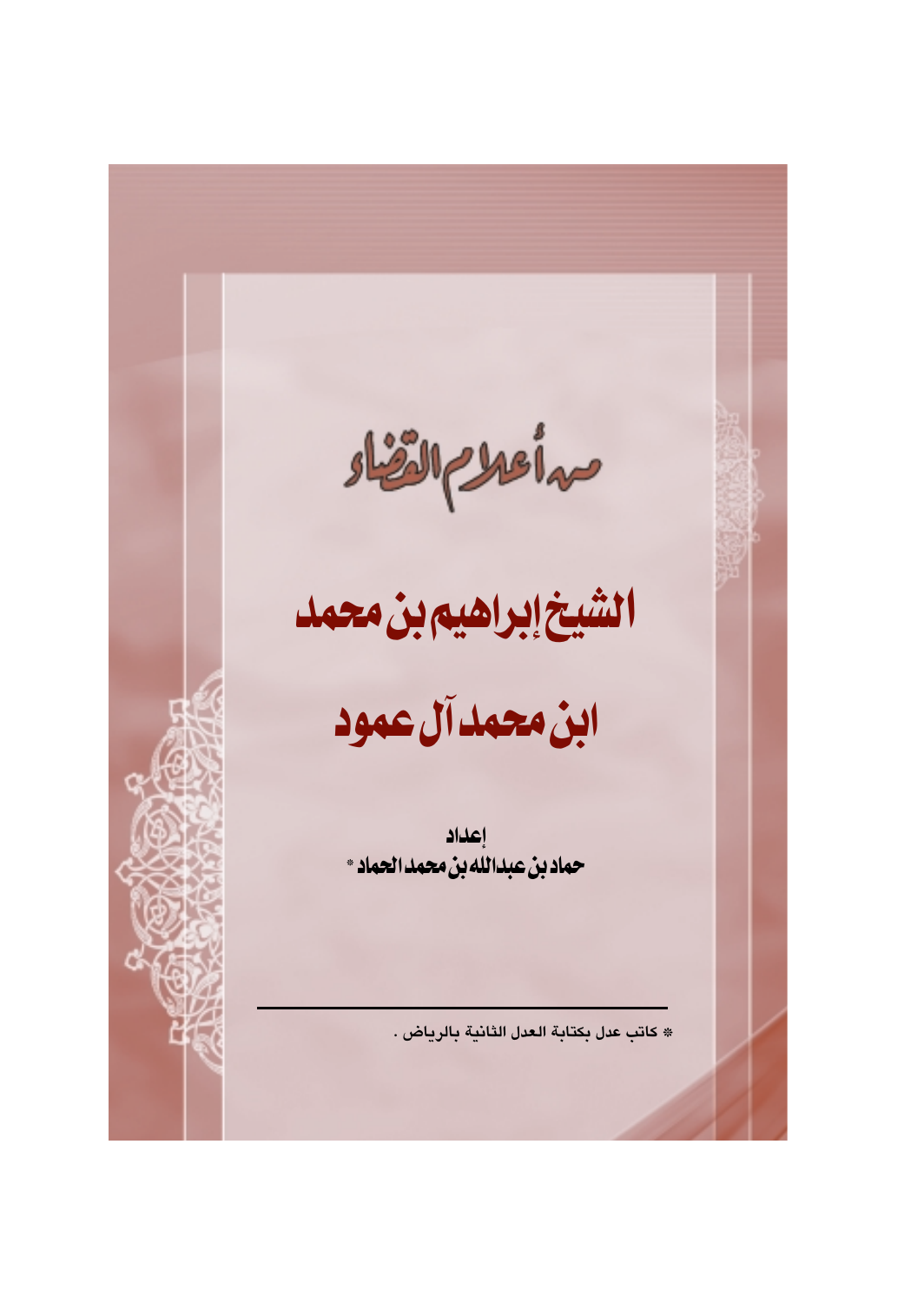فإن من الأمور المحفزة على التأسي بالقضاة والعلماء المخلصين معرفة سيرهم وأحداث حياتهم، وفي هذا العدد نبرز حياة قاض زاهد عابد متواضع، ولي القضاء في عدد من أنحاء المملكة، فحمد الناس سيرته وأحبوه، وفيما يلي ذكر لاسمه ونسبه وسيرته . نسبه ومولده:

هو الشيخ إبراهيم بن محمد بن محمد أل حسين، الذين يرجعون إلى فخذ أل أبا الخيل من أل نجيد من المصاليخ أحد قبائل عمارة عنزة، واشتهرت هذه الأسرة بأل عمود نسبة إلى أن جدهم كان يلازم عموداً في المسجد .

ولد المترجم له في بلده ، مدينة عنيزة، من والدته نورة بنت ناصر السعدي ، أخت الشيخ العلامة عبدالرحمن بن ناصر السعدي، وكانت ولادته سنة ١٣٢٤هـ. نشأته و تر سته:

كان بيته الذي عاش فيه بيتاً صالحاً، تربى فيه على يدي والديه، ونشأ نشأة صالحة، وكان والده فلاحاً يعمل بالزراعة في بلدة المريديسية بالقصيم، فانتقلت الأسرة إلى تلك البلدة وبقيت إلى أن توفي الوالد، وبعد وفاة الوالد رحمه الله رجعت الأسرة إلى موطنها الأساس عنيزة.

### طلبه للعلم:

قرأ القرآن وحفظه عن ظهر قلب ، ثم شرع في طلب العلم فقرأ على خاله الشيخ العلامة عبدالرحمن السعدي وعلى بقية مشايخ بلدة عنيزة، كالشيخ عبدالله المانع، والشيخ عثمان الصالح القاضي، ثم رحل إلى بريدة فقرأ على الشيخ العلامة عمر بن محمد ابن سليم،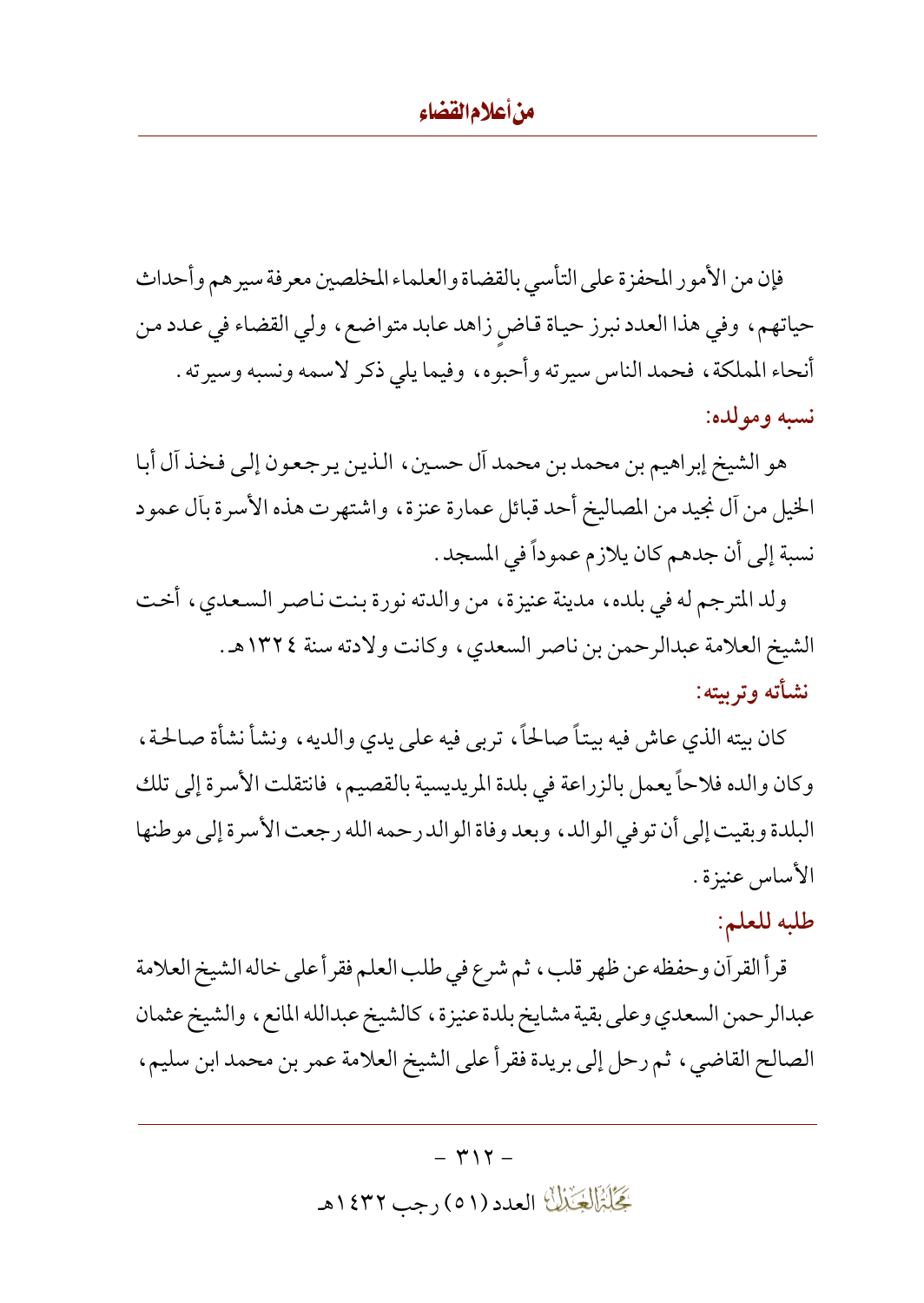#### الشيخ إبراهيم بن محمد بن محمد آل عمود

وعلى الشيخ محمد بن عبدالله الحسين صاحب (الزوائد في مذهب الإمام أحمد) ، وهو من أبناء عمومته، وقرأ على الشيخ عبدالرحمن بن عبدالعزيز ابن عقيل، وساقته هـمـته للسفر إلى الرياض للتلقي عن المشايخ هناك، فقرأ على سماحة الشيخ محمد بن إبراهيم أل الشيخ مفتى البلاد ورئيس القضاة، وقرأ على أخيه الشيخ عبداللطيف بن إبراهيم آل الشيخ رئيس المعاهد والكليات .

وبعدها سافر إلى الهند في طلب الرزق، إلا أن شغفه بطلب العلم دفعه إلى الجلوس إلى المشايخ من أهل الحديث فأخذ عنهم، بل انتظم دارساً في أحد المعاهد التابعة لجامعة (على قرة)، وحصل على إجازات في علم الحديث . أعماله:

وبعد عودته وفي عام ١٣٥٤هـ اختير مجموعة من طلبة العلم من القصيم للقضاء والوعظ والإرشاد، وذلك بترشيح من الشيخ عمر ابن سليم – رحمه الله– فكان المترجم له من جملتهم .

وقد نفع الله به في الوعظ والإرشاد في جازان، وأحبه الأهالي فرغبوا إليه أن يتولى القضاء عندهم، فكتبوا إلى رئاسة القضاء في الرياض طالبين تعيين الشيخ المترجم له قاضياً عندهم، وقد أجيب طلب أهالي صامطة بجازان، فعين المترجم له قاضياً في صامطة، وبقى في القضاء في جازان إلى عام ١٣٦٣هـ، بعدها نقل إلى رئاسة المحكمة الشرعية بالدمام وتولى رئاستها . وتولى مع ذلك إمامة وخطابة جامع الدمام، وبقى إلى عام ١٣٨٠هـ، وكان المترجم له ذا مكانة عند أمير المنطقة الشرقية الأمير سعود بن جلوى ذي الصيت المعروف رحمه الله، وكان يصلى معه كل جمعة، وبعد انقضاء الصلاة يصطحبه إلى قصر الإمارة لتناول طعام الغداء والاستئناس به وأخذ مشورته، في عام ١٣٨٠هـ

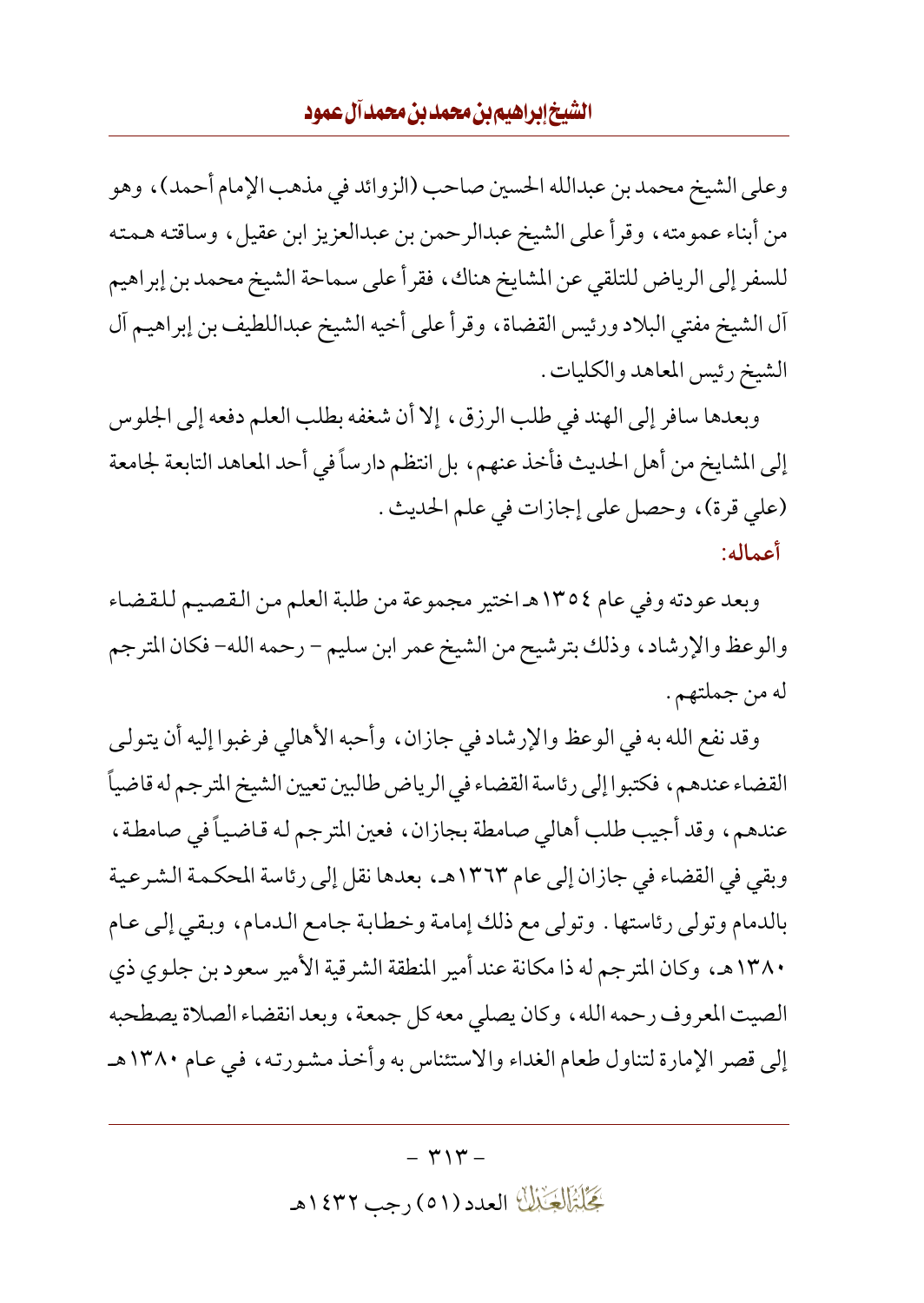#### من أعلام القضاء

صدر أمر بنقل الشيخ من رئاسة المحكمة بالدمام إلى القضاء في محكمة الرياض، فولي القضاء في الرياض ، فحمد أهالي الرياض سير ته في القضاء كما حمده أهالي الشرقية من قبل، وكان من حرصه على نفع الناس وحفظ القرآن أن تولى الإمامة في أكثر من مسجد في الرياض، وكان حريصاً على أداء أمانة الإمامة والانضباط والتبكير لهما، واستمر في الإمامة بعد إحالته للتقاعد من القضاء لبلوغ السن التقاعدي وذلك عام ١٣٨٢هـ. صفاته وميزاته:

تميّز الشيخ – رحمه الله– بميزات حببت الناس فيه ، ويمكن أن نُجمل تلك الصفات والميزات فيما يلي : إخلاصه نحسبه والله حسيبه، زهده في الدنيا، حرصه على التزود بالعلم وجلوسه للعلماء حتى بعد توليه القضاء، وحرصه على العبادة والمحافظة على الوقت، والتواضع، والحياء، وقلة الكلام إلا فيما ينفع .

وفيما يلي نستعرض بعض أقوال من تكلم عن الشيخ رحمه الله : يقول معالي الشيخ عبدالله بن يوسف الشبل مدير جامعة الإمام محمد بن سعود الإسلامية سابقاً : «وعرف الشيخ إبراهيم بهدوئه ورصانته، وقلة كلامه – إلا فيما يقتضي – وعقله، إضافة إلى حيائه الجم، وعلمه الغزير » .

ويتكلم صاحب (روضة الناظرين) عن بعض مزياته وصفاته فيقول: «تولى القضاء في الدمام واستمر قاضياً عند ابن جلوى مدة طويلة، وله مكانة مر موقة عند الولاة والمواطنين في الشرقية ، وفي سنة ١٣٨٠هـ نقل قاضياً إلى مدينة الرياض واستمر قاضياً فيها ثلاث سنوات، ففي سنة ١٣٨٢هـ أحيل للمعاش التقاعدي وكان ملازماً لحلقات العلماء ويحب البحث في مسائل العلم، ومجالسته ممتعة، ومحادثاته شيقة، لا يتدخل فيما لا يعنيه ، وكان أية في التواضع ، لا يحب المظهر ولا الشهرة ، ومقبلاً إلى الله والدار

> $\uparrow$   $\uparrow$   $\xi$  -كَجَلْبَزَالِكَيْبَالِ العدد (٥١) رجب ١٤٣٢هـ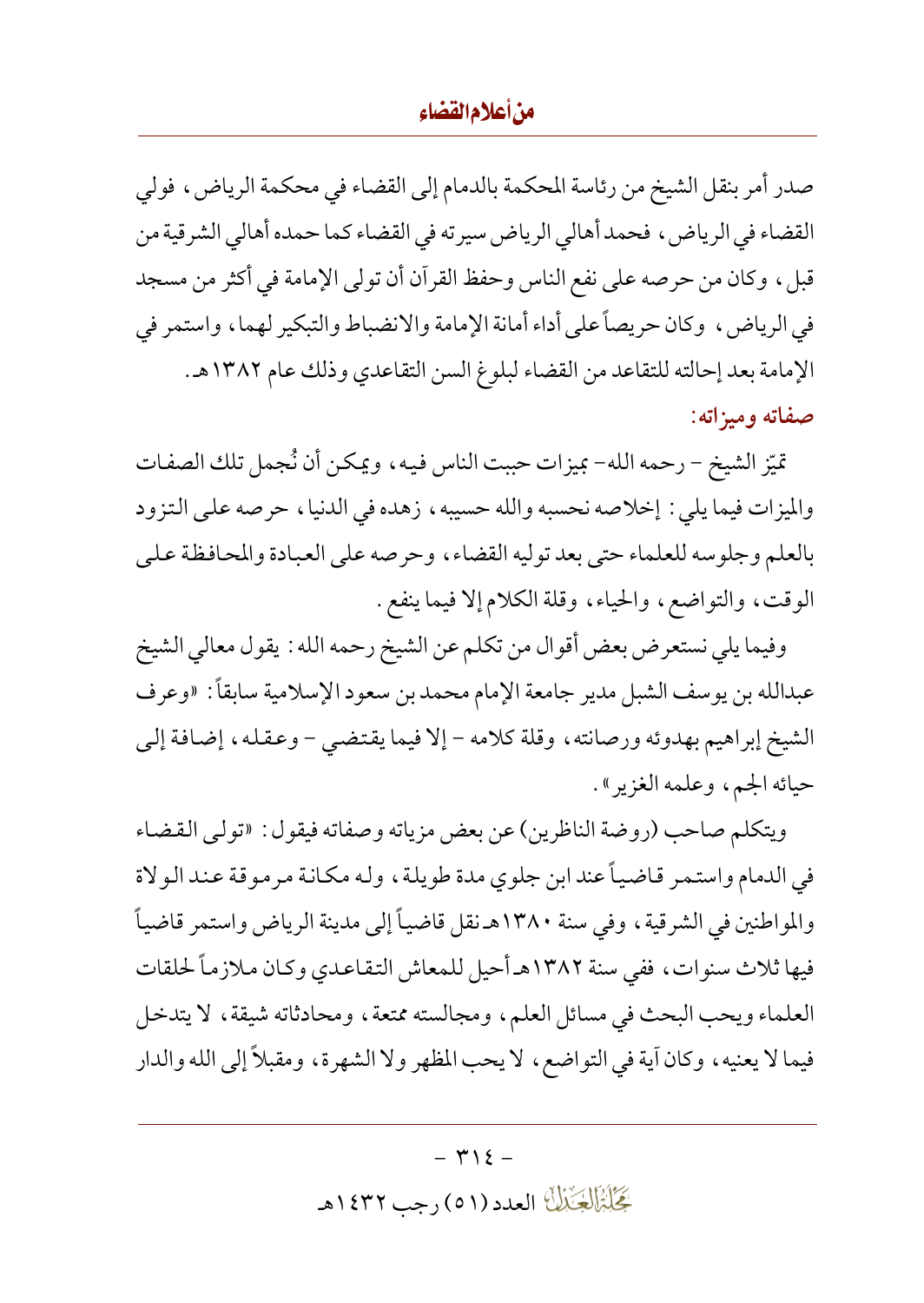الآخرة عازفاً عن الدنيا، يصدع بكلمة الحق لا يخاف في الله لومة لائم.

ويتكلم ابنه الشيخ صالح العمود عن والده في همته في العبادة فيقول : كان يقوم أخر الليل ولم يتركه لا سفراً ولا حضراً حتى إنه في حين توفي وهو في سفره لم يترك قيام الليل .

كان يقوم الليل، وبعده صلاة الفجر يجلس في المسجد إلى طلوع الشمس ثم يصلبي ركعتين ويرجع إلى المنزل ، وبعد العصر وقبيل المغرب بحوالي الساعة يذهب إلى المسجد ويجلس يذكر الله، وبعد صلاة المغرب يرجع إلى المنزل ويتناول العشاء وبعد صلاة العشاء يرجع إلى المنزل وينام إلى منتصف الليل .

> وأما أوصافه الخلقية فكان مربوعاً حنطى اللون معتدل الجسم لين العريكة . وفاته:

لم يعان الشيخ المترجم له من أمراض مزمنة غير ضغط الدم، فقد كان يمارس حياته بنشاط وهمة في العبادة واستغلال الأوقات فيما يقرب إلى الله عزَّ وجلَّ، وقدر الله سبحانه أن يسافر هو وبعض أبنائه وابن أخيه إلى بلده عنيزة، ثم إلى المدينة المنورة، ثم إنه رغب في زيارة قريب له في أبها، وكان سفره عن طريق البر ، وطريق الجنوب فيه مر تفعات وانعطافات كثيرة، ووعورة ومشقة، وأثناء الطريق ارتفع ضغط الدم وهو لا يشعر مع إحساسه بالتعب، وظن أنه تعب السفر ، مع مواصلته السير في الطريق ، ولاحظ ابن أخيه وكان يقود السيارة التعب والإجهاد على الشيخ، فطلب منه أن يرجع وأن لا يواصل السير ، فرفض الشيخ وأمره أن يواصل حتى وصل إلى النماص ، والنماص تبعد عن أبها مئة وخمسين كيلاً تقريباً ، ومكثوا تلك الليلة هناك وصلى قيام الليل كعادته ، وصلى الفجر وجلس كعادته يذكر الله في مصلاه حتى تطلع الشمس ، وفي أثناء جلوسه أصيب بجلطة جراء ارتفاع ضغط الدم الحاد، حاول ابن أخيه وأبناؤه أن يسعفوه، ولكن رحمة الله سبقت، فقبض الله روحه على عمل صالح كان محافظاً عليه،